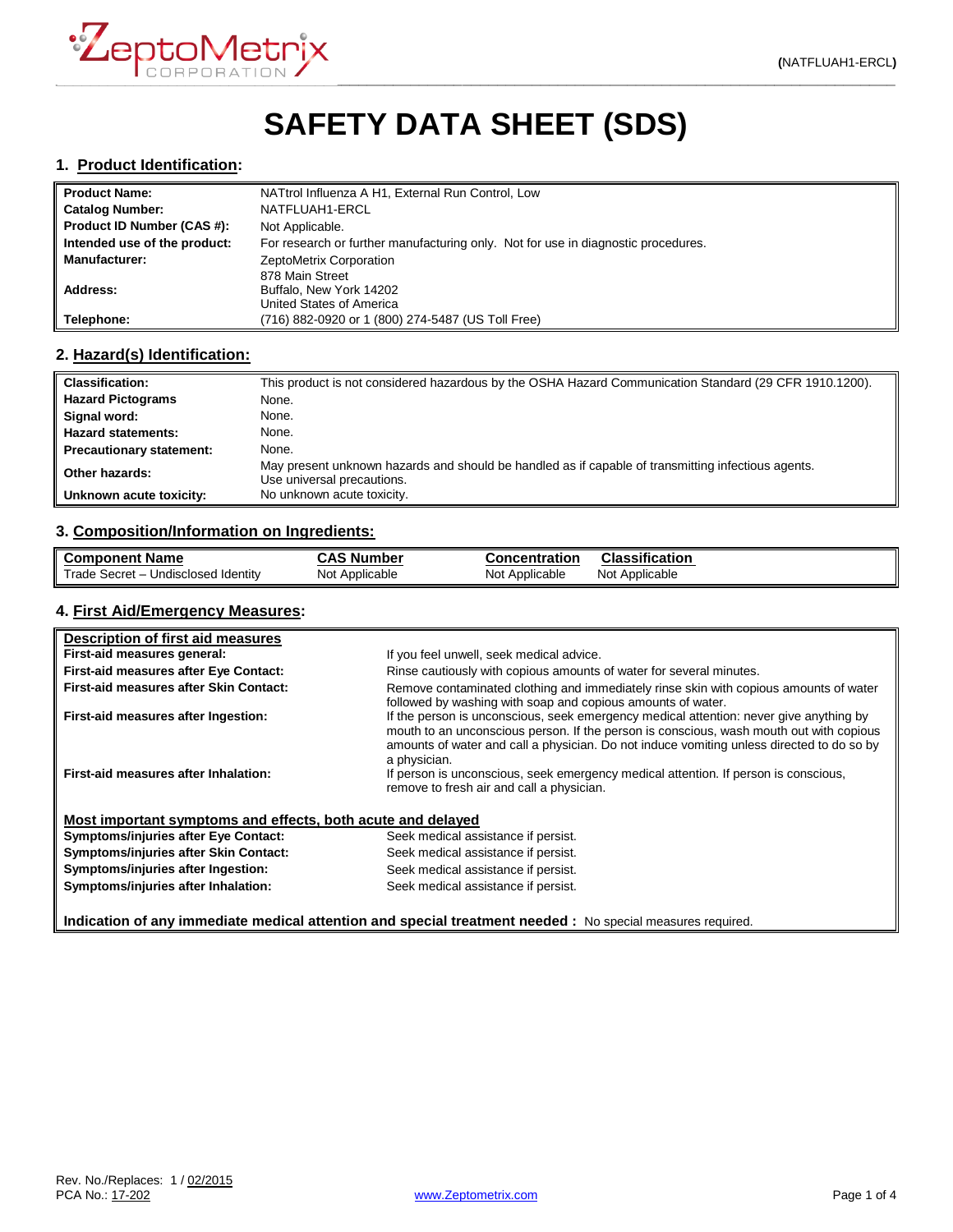

# **5. Fire and Explosion Measures:**

| <b>Extinguishing Media</b><br>Suitable extinguishing media: | Use an extinguishing agent suitable for the surrounding area.                                                                              |
|-------------------------------------------------------------|--------------------------------------------------------------------------------------------------------------------------------------------|
| Unsuitable extinguishing media:                             | Use an extinguishing agent suitable for the surrounding area.                                                                              |
| Special hazards arising from the substance or mixture       |                                                                                                                                            |
| Fire hazard:                                                | No known hazards.                                                                                                                          |
| <b>Explosion hazard:</b>                                    | No known hazards.                                                                                                                          |
| <b>Reactivity:</b>                                          | No known hazards.                                                                                                                          |
| <b>Advice for firefighters</b>                              |                                                                                                                                            |
| <b>Firefighting instructions:</b>                           | Exercise caution when fighting a fire.                                                                                                     |
| Protection during firefighting:                             | Firefighters should wear protective gear. Do not enter fire area without proper protective<br>equipment, including respiratory protection. |

#### **6. Accidental Release Measures:**

| Personal precautions, protective equipment and emergency procedures |                                                                                  |  |
|---------------------------------------------------------------------|----------------------------------------------------------------------------------|--|
| General measures:                                                   | Use appropriate personal protective equipment (PPE) and appropriate laboratory   |  |
|                                                                     | procedures.                                                                      |  |
|                                                                     |                                                                                  |  |
| For non-emergency personnel                                         |                                                                                  |  |
| <b>Protective equipment:</b>                                        | Use appropriate personal protective equipment (PPE).                             |  |
| <b>Emergency procedures:</b>                                        | Use appropriate emergency laboratory procedures.                                 |  |
|                                                                     |                                                                                  |  |
| For emergency responders                                            |                                                                                  |  |
| <b>Protective equipment:</b>                                        | Use appropriate personal protective equipment (PPE).                             |  |
| <b>Emergency procedures:</b>                                        | Use appropriate emergency procedures.                                            |  |
|                                                                     |                                                                                  |  |
| Methods and material for containment and cleaning up                |                                                                                  |  |
| For containment:                                                    | Contain material in accordance to State and Federal regulations.                 |  |
| Methods for cleaning up:                                            | Follow and dispose of material in accordance to State and Federal waste disposal |  |
|                                                                     | regulations.                                                                     |  |
|                                                                     |                                                                                  |  |

## **7. Handling and Storage:**

| Precautions for safe handling: | Handle in accordance with good laboratory practices and safety procedures. |
|--------------------------------|----------------------------------------------------------------------------|
| <b>Storage conditions:</b>     | Store in a dry and cool place. Keep container closed when not in use.      |
| Incompatible products:         | No Data Available.                                                         |
| Incompatible materials:        | No Data Available.                                                         |
| Storage:                       | Recommended storage temperature 2-8 degrees Celsius.                       |

# **8. Exposure Controls and Personal Protection:**

| Appropriate engineering controls:     | Use universal precautions. Product may present unknown biohazard.                        |
|---------------------------------------|------------------------------------------------------------------------------------------|
| <b>Personal Protective Equipment:</b> | Use laboratory coat, protective gloves, safety glasses and suitable protective clothing. |
| Pictograms:                           |                                                                                          |
| <b>Eye/Face protection:</b>           | Wear in accordance with good laboratory practices and safety procedures.                 |
| Skin and body protection:             | Wear in accordance with good laboratory practices and safety procedures.                 |
| <b>Respiratory protection:</b>        | Wear in accordance with good laboratory practices and safety procedures.                 |
| Hand protection:                      | Wear in accordance with good laboratory practices and safety procedures.                 |
| <b>Mechanical protection:</b>         | Wear in accordance with good laboratory practices and safety procedures.                 |
| Special work practices:               | Follow purchaser's safety program.                                                       |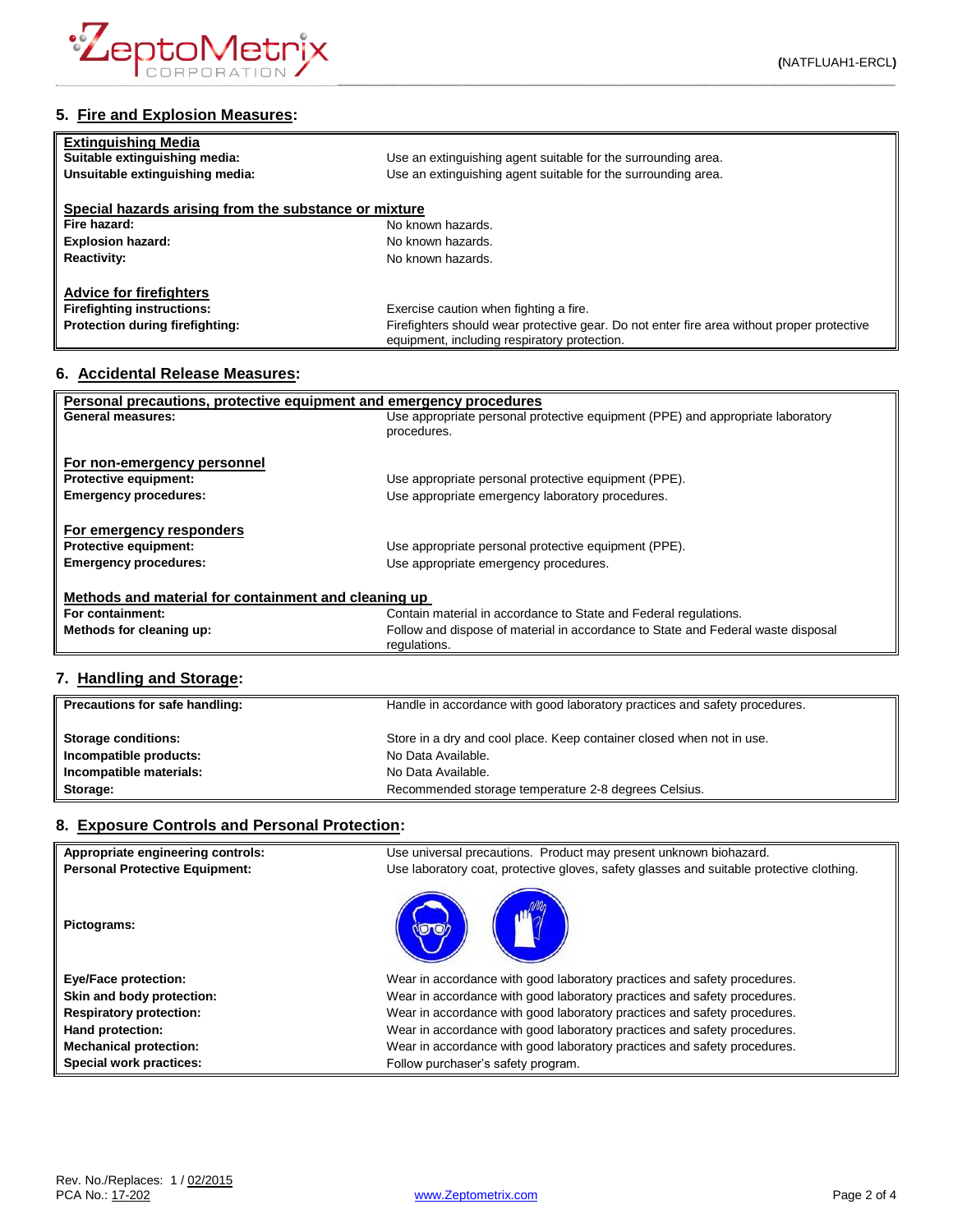| <b>Physical State:</b>                        | Liquid at room temperature. |
|-----------------------------------------------|-----------------------------|
| Appearance/color:                             | Clear, pale amber solution. |
| Odor:                                         | No Data Available.          |
| Odor threshold:                               | No Data Available.          |
| pH:                                           | No Data Available.          |
| Melting point/freezing point:                 | No Data Available.          |
| <b>Boiling point:</b>                         | No Data Available.          |
| Flash point:                                  | No Data Available.          |
| <b>Evaporation rate:</b>                      | No Data Available.          |
| <b>Flammability:</b>                          | No Data Available.          |
| Upper/lower flammability or explosive limits: | No Data Available.          |
| Vapor pressure:                               | No Data Available.          |
| Vapor density:                                | No Data Available.          |
| <b>Relative density:</b>                      | No Data Available.          |
| Solubility(ies):                              | No Data Available.          |
| <b>Partition coefficient:</b>                 | No Data Available.          |
| Auto-ignition temperature:                    | No Data Available.          |
| <b>Decomposition temperature:</b>             | No Data Available.          |
| Viscosity:                                    | No Data Available.          |
| Other information:                            | No Data Available.          |

## **10. Stability and Reactivity:**

| <b>Reactivity:</b>                  | No Data Available.                                                                                      |
|-------------------------------------|---------------------------------------------------------------------------------------------------------|
| <b>Chemical stability:</b>          | The product is stable.                                                                                  |
| Possibility of hazardous reactions: | Under normal conditions of storage and use, hazardous reactions will not occur.                         |
| <b>Conditions to avoid:</b>         | No Data Available.                                                                                      |
| Incompatible materials:             | No Data Available.                                                                                      |
| Hazardous decomposition products:   | Under normal conditions of storage and use, hazardous decomposition products should<br>not be produced. |

## **11. Toxicological Information:**

| <b>Skin corrosion/irritation:</b>                   | No Data Available. |
|-----------------------------------------------------|--------------------|
| Eye damage/irritation:                              | No Data Available. |
| Respiratory damage/irritation:                      | No Data Available. |
| Ingestion damage/irritation:                        | No Data Available. |
| Specific target organ toxicity (single exposure):   | No Data Available. |
| Specific target organ toxicity (repeated exposure): | No Data Available. |
| Numerical measure of toxicity:                      | No Data Available. |
| Symptoms/injuries after skin contact:               | No Data Available. |
| Symptoms/injuries after eye contact:                | No Data Available. |
| Symptoms/injuries after inhalation:                 | No Data Available. |
| Symptoms/injuries after ingestion:                  | No Data Available. |

## **12. Ecological Information:**

| Ecotoxicity:                   | No Data Available. |
|--------------------------------|--------------------|
| Persistence and degradability: | No Data Available. |
| Bioaccumulative potential:     | No Data Available. |
| <b>Mobility in soil:</b>       | No Data Available. |
| Other adverse effects:         | No Data Available. |

## **13. Disposal Information:**

| Waste disposal recommendations: | Dispose of material in accordance to local, State and Federal waste disposal regulations. |
|---------------------------------|-------------------------------------------------------------------------------------------|